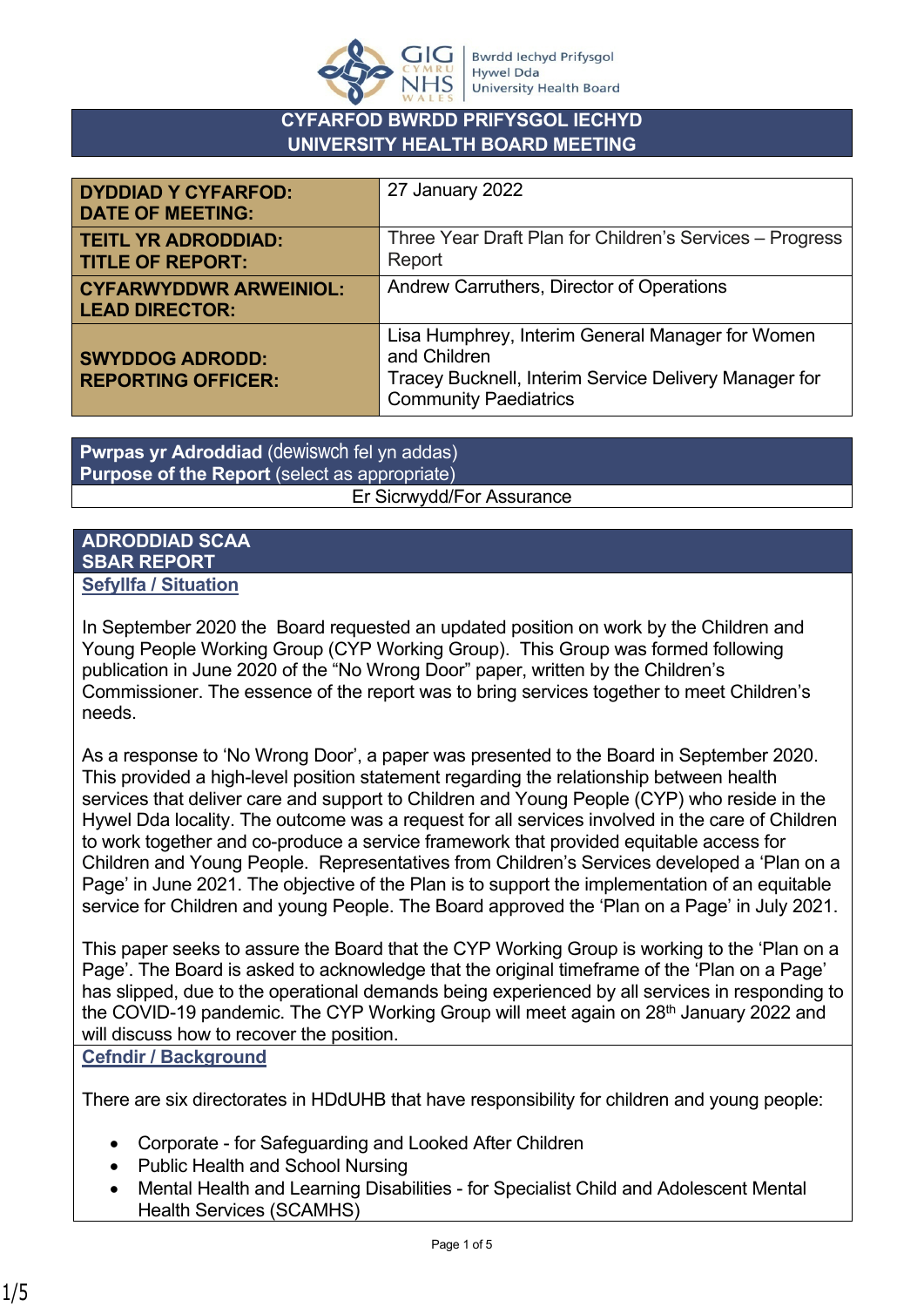- Therapies and Health Science
- Scheduled Care
- Women and Children's Directorate, which includes Sexual Health, Gynaecology, Maternity, Acute and Community Paediatrics

Likewise, services in the Community span three different Local Authorities (LA), a significant number of General Practitioner practices and Third Sector providers. At any one time, Children and Young People with complex needs could be receiving care and support from more than one of these services, with it recognised that there is a limited multidisciplinary approach and limited communication between the services.

The Board reaffirmed that engagement with key partners and stakeholders and all internal UHB teams was integral to the development of any plans, to ensure that all Children and Young People receive the right care from the right service at the right time.

## **Asesiad / Assessment**

Since its inception in September 2021, the CYP Working Group has achieved the following outcomes:

- Engagement with the authors of the Children's Charter and representatives of the police and other organisations. This is with the intention that the voice of the Child is heard, and is central to the CYP Working Group.
- A review of psychology services for children across the Health Board is underway. The review is as an outcome of a recent Ombudsman report as well as part of the CYP Working Group. The review is led by a Community Consultant and Psychologist, with support from Swansea University. It is expected to report to the CYP Working Group in February 2022.
- The CYP Working Group has identified one of the gaps within Children's Services as Positive Behavioural Interventions and Support (PBIS). The six directorates have been asked to identify what a good service would look like. The findings of that feedback will be shared with the CYP Working Group 28<sup>th</sup> January 2022, and recommendations will be made.

Clinical Lead Community Paediatrics has approached the Director of Operations, with a view to undertaking a review of Community Paediatrics within Hywel Dda. The Director of Operations will agree a way forward with this once the current wave of the pandemic is over and the timeline and remit will be reported to the Board with regular updates provided to the the most appropriate committee.

- A business case (BC) has been prepared for a pharmacist to join the community paediatric team and for electronic prescribing. This will have many advantages, primarily to the child. In addition, it is expected that the BC will identify savings, both in finance and efficiency. The BC will be presented to the Quality and Safety Group, Women and Children's Directorate, 24<sup>th</sup> February 2022 and will then need to follow correct governance route for BC approval and be considered as part of the IMTP process.
- Representatives of the CYP Working group have engaged with colleagues across the Health Board and third sector, including police, engagement, training, Additional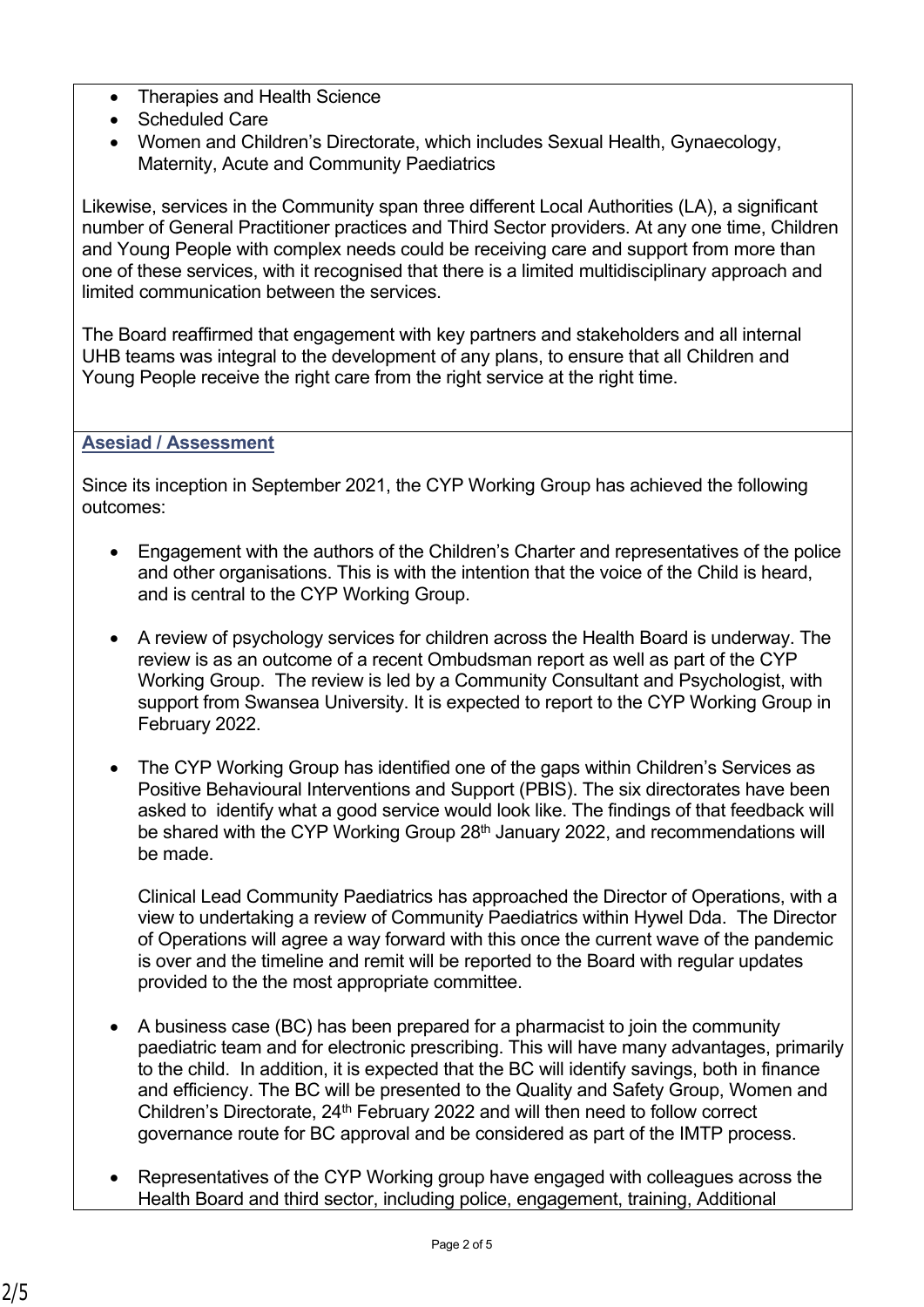Learning Needs (ALN), Regional Partnership Board (RPB), and all six directorates that work with children and young people and finance.

- The new Vice Chair of the Voice of the Child is the senior nurse for Community Paediatrics, a member of the CYP working group.
- The Service Delivery Manager (SDM) for Community Paediatrics has been invited to chair the CYP Group for the West Wales Care Partnership – therefore ensuring links with the Regional Partnership Board (RPB).
- The CYP Working Group is working collaboratively and proactively with the Designated Education Clinical Lead Officer (DECLO), South West and Mid Wales to ensure the Additional Learning Needs (ALN) code of practice is delivered.
- Waiting times for Looked After Children have been raised as a particular challenge by members of the CYP Working Group. Representative from Community Paediatrics and Safeguarding are working together to identify how improvements for these CYP might be made. The initial meeting is arranged for  $26<sup>th</sup>$  January 2022, and will report to the CYP Working Group.
- The workforce planning assurance/governance aspects have been raised as a point to consider. There is a view that a sub-group ought to be formed to ensure corporate workforce and organisational development are aligned. Meetings are taking place with colleagues from workforce development, women and children's directorate and community paediatrics prior to the next CYP Working Group. The outcome of that meeting will be discussed by CYP Working Group on 28th January 2022.
- The Board are reminded that the CYP currently reports into the Executive Team as this is an operational group with outputs presented to the Board and the relevant Committees.

# **Emerging Priorities through the Integrated Medium Term Plan (IMTP)**

Priorities for children's services have been reflected in the latest round of the IMTP. These priorities will need to be reviewed as part of the wider Health Board plan and what is possible in the context of known available funding streams and other Health Board priority areas. The identified IMTP priorities include:

(1) **Additional staff for the Community Children Nursing team**. There is evidence of the social and economic value added by a robust Children Community Nursing Service and its important role as the 'bedrock of the care pathways for these groups of children'. This funding would both stabilise and strengthen the Health Boards commitment to Children and Young People with complex health needs in line with Ministerial Priorities. It will steer a shift to community based, integrated health and social care, which is underpinned by 'No Wrong Door'. It will afford the service the opportunity to remodel care pathways, transferring focus to identify and develop community assets. It will also align with our Health Board values generating transparency to strengthen our relationship with communities, improving outcomes for Children and Young People and staff.

(2) **An increase in workforce and changes in the roles of staff managing Attention Deficit Hyperactivity Disorder (ADHD).** As a result of long-standing vacancies, there is a waiting list that is unacceptably breaching the expected target of 26 weeks, contravening both internal and external guidelines. This impacts upon children and families and upon risk management,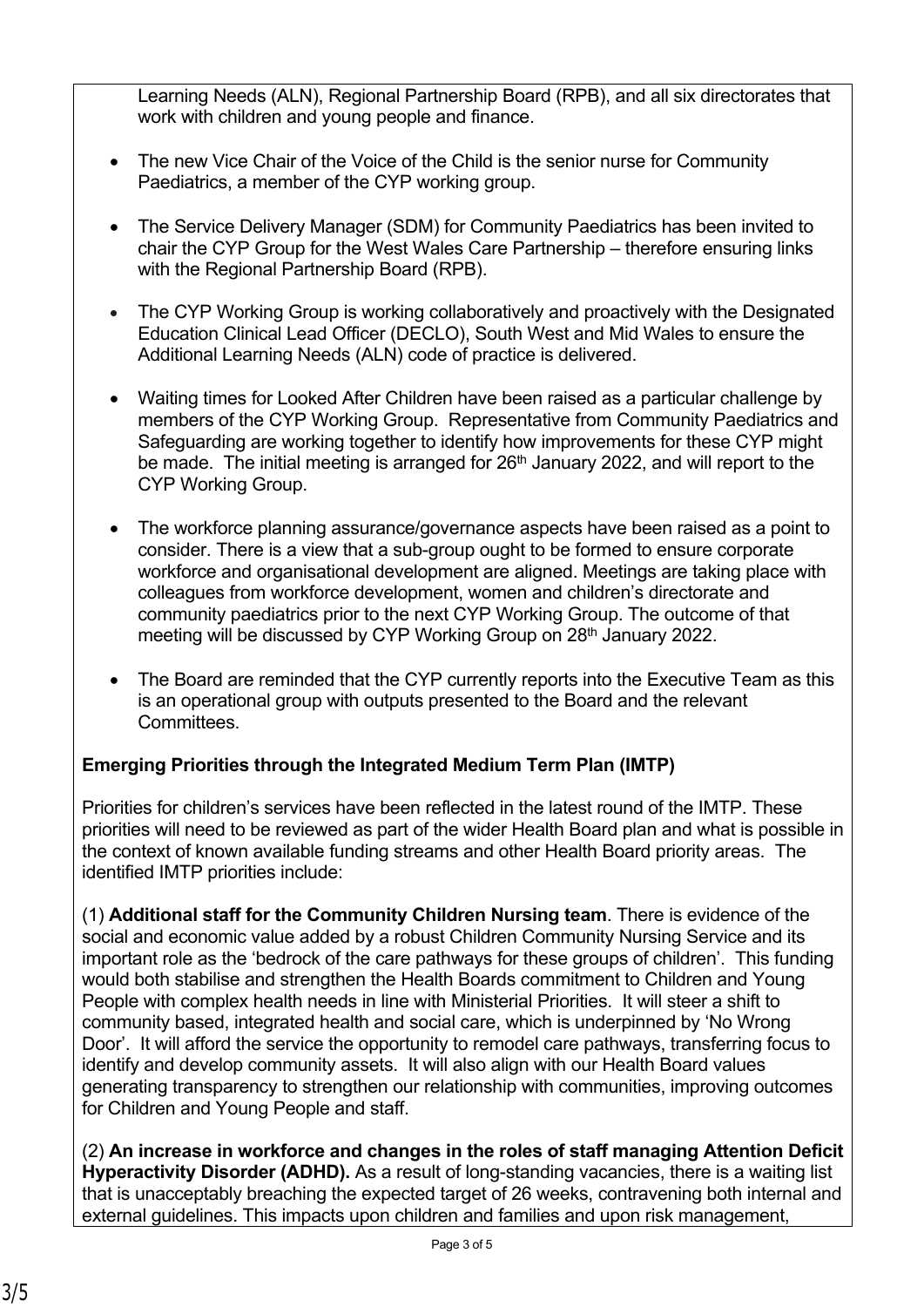leaving the Health Board open to complaints, scrutiny which undermines Hywel Dda UHB's values and mission which is to put people at the heart of everything we do. Currently for ADHD diagnosis and management, Community Consultant Paediatricians are left to rely on traditional methods of assessment using subjective rating scales, observational reports and clinical interviews for our standard assessments. There are limitations to this approach resulting in numerous appointments with Consultants, which minimises efficiency and impacts the services we can offer Children and Young People. The anticipated impact of this is supporting CYP with care at home and in the community, relieving the need for inpatient stays and anticipated reduction in the number of families reaching crisis. This will support equity of care across the Health Board, in line with 'No Wrong Door' and will support the Children and Young People currently on the waiting list. It should be noted that there is an agreement for sharing of resource across directorates to fund this proposed development, in this instance between SCAMHS and Paediatrics. This sharing of resource is an example of the CYP Working Group working together in line with the aspirations of 'No Wrong Door'.

(3) **Specialist Public Health Nursing (Health Visiting & School Nursing )** To create a sustainable workforce through the further introduction of a skill mix and 'grow your own model' to deliver a health visiting and school nursing service that is fit for the future. This will ensure a preventative programme for children, as part of an early years' integrated service to deliver the Healthy Child Wales Programme. This will have the effect of creating a Health Visiting and School Nursing service that is sustainable and provides equitable service for all children across the Health Board, ensuring compliance with Health Child Wales Programme contacts contributing to the safeguarding of the most vulnerable children through early detection and intervention.

## **(4) Audiology to provide and manage the School Entry Hearing Screening**

**(SEHS)service in line with Welsh Health Circular (2021).** This would be a direct contribution to improving population health and wellbeing by providing SEHS in a safe and auditable way. It links to the requirements of Framework of Action for Wales Integrated framework of care and support for people who are deaf or living with hearing loss. In addition, the school entry hearing assessment meets the United Nations Rights of the Child (1989) Article 24, 'Every child has the right to the best possible health'.

### Argymhelliad / **Recommendation**

The Board is requested to:

- **CONSIDER** this update on the issues identified to date and **ACKNOWLEDGE** the actions already being implemented;
- Take **ASSURANCE** that the Children's and Young People Working Group is working as per the 'Plan on a Page' previously submitted to the Board.

| Amcanion: (rhaid cwblhau)              |                                                            |  |
|----------------------------------------|------------------------------------------------------------|--|
| <b>Objectives: (must be completed)</b> |                                                            |  |
| <b>Cyfeirnod Cofrestr Risg Datix</b>   | 733: Failure to meet its statutory duties under Additional |  |
| a Sgôr Cyfredol:                       | Learning Needs and Education Tribunal Act (Wales) 2018 by  |  |
| <b>Datix Risk Register</b>             | Sept 2021                                                  |  |
| <b>Reference and Score:</b>            | Score - 12                                                 |  |
| Safon(au) Gofal ac lechyd:             | Governance, Leadership and Accountability                  |  |
| <b>Health and Care</b>                 | 1. Staying Healthy                                         |  |
| Standard(s):                           | 2.7 Safeguarding Children and Safeguarding Adults at Risk  |  |
|                                        | All Health & Care Standards Apply                          |  |